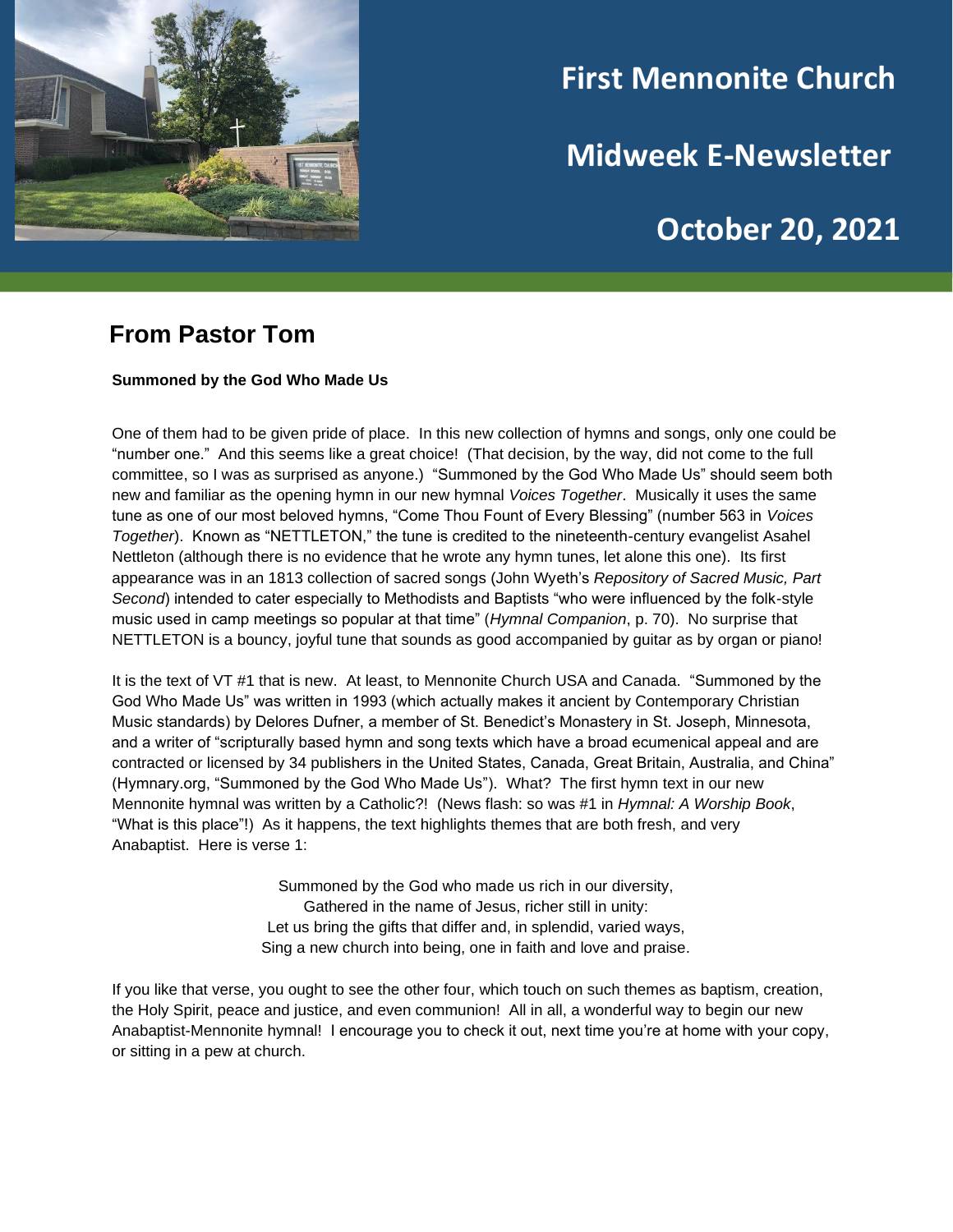## **Upcoming Events**

- **FMC Wednesday Night TONIGHT!** Come at 6:15 p.m. to enjoy sloppy joes, seven-layer salad, chips and cream puff dessert! Pastor Tom will be leading a study of Mark 10:46-52 at 7 p.m. in the chapel, and youth will meet.
- **First Mennonite Church of Halstead, KS will be hosting a Hog Roast** Sunday, October 24 from 5-7 p.m at the South Park Gazebo on 3<sup>rd</sup> and Locust St. in Halstead. This pulled pork meal will be by donation with proceeds going toward the WDC Hope Fund. This fund provides financial support for WDC congregations affected by Covid-19 and other disasters. Be sure to bring your lawn chairs and enjoy music by the Smokey Valley Bluegrass Band.
- **Tabor College presents Dr. David S. Janzen, Oct. 25, 2021:** President Janzen is the fifth speaker in the vocation and service lecture series "Exaudio: Listen and Live." Janzen, a 1990 graduate of Tabor, was named the college's 14th president in May 2021.He will be giving the following presentations in the Richert Auditorium:
	- o Monday, Oct. 25 at 10 a.m.: "Career or Calling− Asking the Right Questions"

o Monday, Oct. 25 at 7 p.m.: "The Paradox of Christian Entrepreneurship" *The Tabor Lectureship in Vocation and Service is an annual academic lectureship in which a scholar is invited to present on a meaningful expression of Christian discipleship that arises from his or her professional discipline. The purpose of the lectureship is to challenge and encourage believers in their individual and collective calling of work and service for Christ and his kingdom. The term* exaudio *is a Latin word that means to listen, comprehend, and respond faithfully.*

- **Hillsboro's annual Trick or Treat So Others Can Eat is October 27 from 7-8 p.m.** You are invited to leave canned goods on your porch to donate to Main Street Ministries, which will be picked up by youth groups of Hillsboro. All First Mennonite youth are invited to participate!
- **Thurs., Oct. 28 – Bethel College Chamber Orchestra Halloween concert, 7:30 p.m.**, Krehbiel Auditorium in Luyken Fine Arts Center. Bethel's current COVID-19 protocols require physical distancing and mask-wearing indoors with groups of 10 or more.
- **Jordan Feliz "Next to Me" tour is coming to Tabor College October 29 at 7 p.m. in the Shari Flaming Center for the Arts!** [Tickets are on sale now:](https://tabor.universitytickets.com/w/event.aspx?id=1523&r=ad091ac1ff3a49beab299adb20854950) VIP tickets \$45 (early entry and Q&A with Jordan), Main Floor \$20, Gallery \$15. Follow the link above or call the box office at 620-947-3121 ext.1402 to get tickets. For group purchases or 10 or more, use coupon code TaborArtsJF to receive a \$5 per ticket discount.
- **Sun., Oct. 31 – Bethel College fall choral showcase, "Bethel Sings," featuring small and large groups, 4 p.m.** *NOTE CHANGE OF LOCATION* to the Ad Building steps, or Memorial Hall in case of rain.
- **MDS Region 3 Annual Meeting** is November 12-13, 2021 at Hesston Mennonite Church in Hesston, KS. Registration table opens at 4 p.m. on Friday, November 12. **RSVP** by completing the online registration form at **[https://tinyurl.com/2xa9bys9](https://r20.rs6.net/tn.jsp?f=001Ies4oAkwWVxR74V5CLBH_XPMFRLbzqAsWvd0bwg5DgCtaaQDvzhCbiQT95p1F7j9GYo2IN4nWB2xCw2cSjZX9284UGmEMGfMO7cptqs6RRPW3HBXYtBDMbm-CmL6RN-VUWd_LuraOB69PWl3ke9JrmmqyLIxDBJk&c=29Vx49HcS6VuMzZw4j-md_lNu8D2Mr-R2eArpl_a0b7ZTra0aqme6Q==&ch=pxRrqVHYaf1QsLaDEMAdO8iFoPOtj4tE5NPsz1oJYn-gTd0JyCuH9A==)** or by contacting Steve Hochstetler at (919) 825-0354 or **[shochstetler@mds.org](mailto:shochstetler@mds.org)**.

**Additional Details:** On Friday come and enjoy the fellowship, the meal, special music and our keynote speaker Kevin King. On Saturday we will hear more about what is happening in Region 3 and to have a chance to dive in a bit deeper with some table activities. This will be followed by lunch and then a Region 3 business meeting. Throughout the weekend you will have opportunities to meet/greet some of the binational staff. We also plan to make this a hybrid meeting with the meeting connected to a Zoom meeting for those that could not travel to Hesston.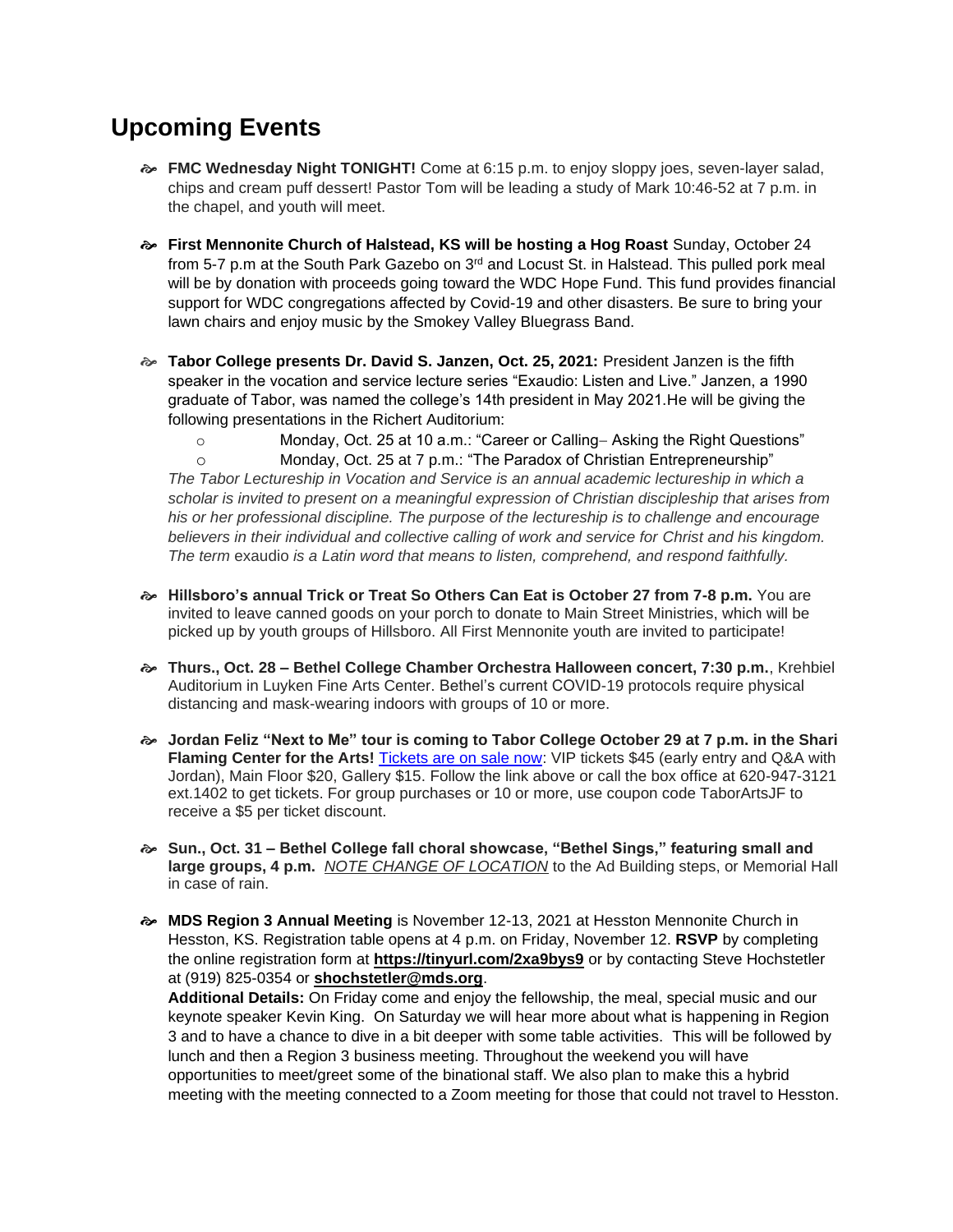The Zoom meeting link is **[https://tinyurl.com/2e4v6ups](https://r20.rs6.net/tn.jsp?f=001Ies4oAkwWVxR74V5CLBH_XPMFRLbzqAsWvd0bwg5DgCtaaQDvzhCbrxGV8ZRwY8YzkTLL-TcbNiBlomapL5SPoROehfeZUbyL_qtxLF0m39pzGvH44T4vJ1qulFQDOF4hSTg3_CUM6Qs9-LptO5xFw==&c=29Vx49HcS6VuMzZw4j-md_lNu8D2Mr-R2eArpl_a0b7ZTra0aqme6Q==&ch=pxRrqVHYaf1QsLaDEMAdO8iFoPOtj4tE5NPsz1oJYn-gTd0JyCuH9A==)**. For more details about the meeting, visit **[https://mds.mennonite.net/region-3-annual-meeting-2021/](https://r20.rs6.net/tn.jsp?f=001Ies4oAkwWVxR74V5CLBH_XPMFRLbzqAsWvd0bwg5DgCtaaQDvzhCbiQT95p1F7j9Oq79dCzndKanIPLehQzZyYCrjhvN283KsaBdtkcJK7h1vfvNLniuoJaKVR_GhtU8a9SFFAK0pvkZ8pTUDAyxbiO4vCbTur7qdDuN5oAU0m4UtrfTH3PRc6NmXaT-zuA-&c=29Vx49HcS6VuMzZw4j-md_lNu8D2Mr-R2eArpl_a0b7ZTra0aqme6Q==&ch=pxRrqVHYaf1QsLaDEMAdO8iFoPOtj4tE5NPsz1oJYn-gTd0JyCuH9A==)**.

### **Other Announcements**

- **COVID-19 protocols:** The FMC Covid response team is urging the following regarding the Covid virus: 1. Masks are required when we gather indoors, 2. FMC should reduce capacity in the sanctuary and fellowship hall to 50%.
- **Christmas is just around the corner, and Heartland Pregnancy Care's** *The Gift of Christmas* intends to put Christ's love into action for their clients' kiddos. For four weeks leading to Christmas, clients are given an opportunity to "Christmas shop" for their children ages 12 & under at their in-center store. Clients earn virtual dollars by attending classes, which they can redeem for one new toy per child each week. For some clients, these may be the only gifts they can provide for their children this Christmas.

**Here's How to Help**: Generous donors make this possible by providing NEW gifts (with a value of \$20-25) for kids newborn-12 years. Gift ides include learning toys, building kits, crafts and games. Gifts can be purchased through [the Amazon gift registry](https://smile.amazon.com/registries/holiday/2Q1TGC2VUIDLP/guest-view) and sent directly to Heartland Pregnancy Care. If purchased elsewhere, please bring *unwrapped* gifts to Heartland by November 24. For further information, contact Vanessa at 620.200.8428 or vanessa@heartland pcc.com.

- There are **Weekly Volunteer opportunities to serve with MDS** in Jennings, LA; McAllen, TX; and Paradise, CA through the end of 2021. Contact Deanna Frey (**[dfrey@mds.org](mailto:dfrey@mds.org)** or 800-241- 8111) with any questions or to schedule a week of service!
- **Mennonite Central Committee has a variety of positions open** for those called to be the hands and feet of God in a global context. We hope you will prayerfully consider the following service opportunities.

**Seek Discipleship Program – Jordan, Palestine and Israel** - Seek is a new six-month intentional discipleship program from MCC which encourages young adults (18-20 years of age) to deeply learn what it means to be an Anabaptist follower of Jesus. The program will include multiple discipleship and service opportunities with MCC partners. To learn more and apply for the Seek program, visit **[mcc.org/seek](http://mcc.org/seek)**.

**International Program Safety and Security HR Specialist** - MCC seeks an International Program Safety and Security HR Specialist with experience in safety and security management, and at least 1 year experience in insecure environments. Should be committed to the Biblical call to be a peacemaker by seeking and promoting nonviolent solutions to conflict and oppression.

**External Grants Coordinator – Lebanon, Syria & Iraq** - MCC seeks an External Grants Coordinator who will provide support for humanitarian assistance and other externally funded projects in Syria, Lebanon, and Iraq that MCC is undertaking as a result of the ongoing needs in the region.

**Program Coordinator – Lebanon, Syria & Iraq** - MCC seeks a Program Coordinator. This role, based in Beirut, is tasked with managing the program's Planning, Monitoring, Evaluation and Reporting (PMER) for projects in Lebanon, Syria, and Iraq.

For more information about our current openings, including those listed here, please visit **[mcc.org/serve](https://mcc.org/get-involved/serve/openings)**.